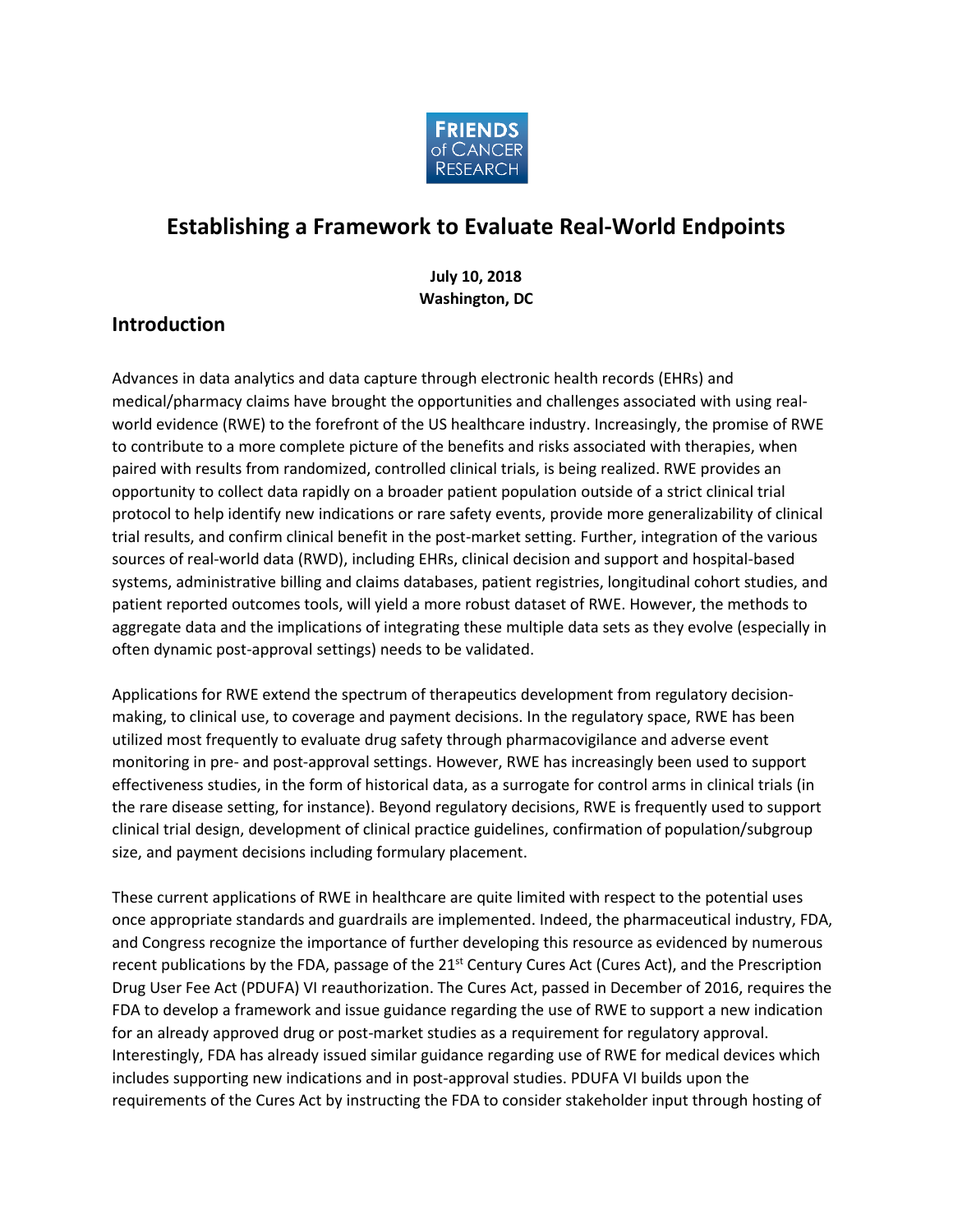public workshops as it develops its guidance for use of RWE. Other uses of RWE that could be imagined for future pharmaceutical approvals include expanded labels, pragmatic clinical trial design, and confirming benefit in the case of converting an Accelerated Approval to full approval status. In addition to potential regulatory uses, RWE could provide helpful information about the long-term value of a product and could inform future value assessments. For example, long-term efficacy endpoints that may not have been incorporated in pre-market clinical trial might be able to be captured using RWE, which requires increased understanding of how time-on-treatment or treatment discontinuation rates correlate to overall survival.

Significant progress has been made in data collection efforts to support use of RWE in regulatory settings, however challenges remain, chiefly with combining, organizing, and analyzing data from various information sources. Friends of Cancer Research proposes a pilot project, comprised of six leading healthcare data organizations, to develop a dataset curation process and validation framework to operationalize RWD collection and explore potential real-world endpoints that may be fit for regulatory purposes as well as assessing long-term benefits of a product.

## **Pilot Project Overview**

 $\overline{\phantom{a}}$ 

Immunotherapies are being used to treat patients with cancers that have historically had few treatment options, which has generated high level of interest in their use and development. While immunotherapies have resulted in significant improvements in some patients, many other patients do not respond or only respond for a limited time. This has raised questions about the value of these new drugs. Applying current value frameworks to immune checkpoint inhibitors has proved difficult as they tend to underestimate the benefits of long-term survival and treatment-free survival.<sup>1</sup> This is likely due to the reliance on pivotal trial data, and in the setting of expedited approvals, assessments of the full clinical endpoints have not been completed. Thus, conclusions are often based on surrogate efficacy endpoints. At the initiation of this pilot project, three immune checkpoint inhibitors were approved for use in non-small cell lung cancer (NSCLC), which presented an opportunity to collect a robust amount of data for analysis from the post-market setting.

This pilot project was initiated to help determine whether RWD can be used to develop an early perspective on real-world outcomes, as defined by real-world endpoints from EHR and claims data, and whether these data correlate to overall survival (OS) in the context of randomized control trials (RCTs) for patients treated with novel therapies. The pilot project evaluates the performance of real-world endpoints across multiple data sets by focusing on a common question: *What outcomes can be evaluated for aNSCLC patients treated with immune checkpoint inhibitors?*

To answer this question, a framework of necessary data elements, characteristics, and internal validation processes were proposed along with a set of definitions for real-world endpoints in the

 $1$  Ben-Aharon O, Magnezi R, Leshno M, Goldstein DA. Association of Immunotherapy with Durable Survival as Defined by Value Frameworks for Cancer Care. JAMA Oncol. 2018, 4(3):326–332.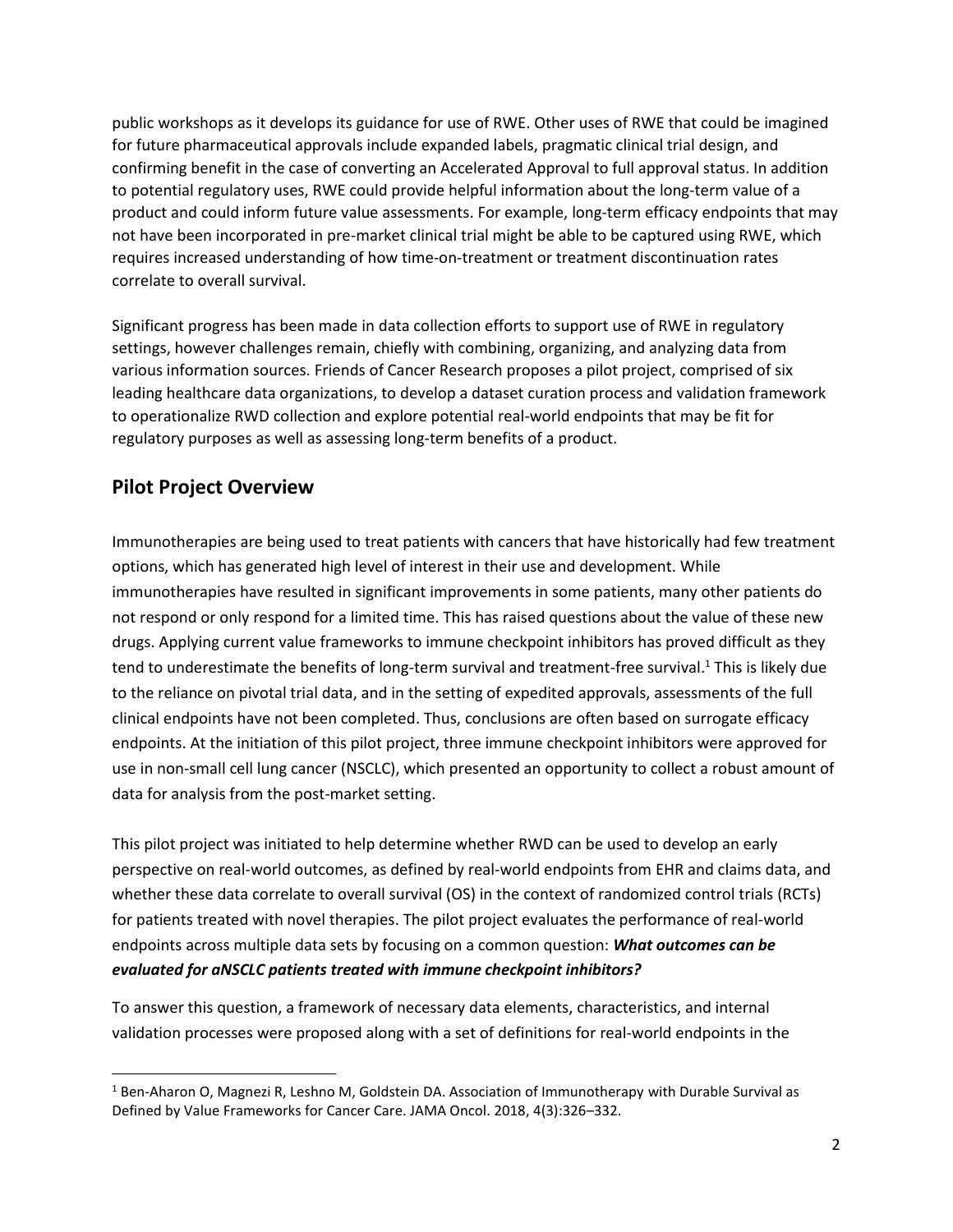context of their use in RCTs, FDA's regulatory framework, and data availability in EHR and claims systems. The pilot project will help evaluate whether the various data sets included in this study can achieve a similar level of correlation and statistical significance using a common framework.

## **Pilot Project Study Design and Objectives**

This is a retrospective observational analysis of data derived from EHR and claims data. The data sets generated for the study include all relevant, retrospective patient-level data available for eligible individuals up to the data cutoff date, pending approval by a third-party de-identification.

Objective 1: Describe the demographic and clinical characteristics of aNSCLC patients treated with immune checkpoint inhibitors (Table 1)

Objective 2: Assess ability to generate real-world endpoints (OS, rwPFS, rwTTP, TTNT, TTD) in aNSCLC patients treated with immune checkpoint inhibitors, and segmented by clinical and demographic characteristics (Tables 2, 3, and 4)

Objective 3: Assess performance of real-world endpoints (rwPFS, rwTTP, TTNT, TTD) as surrogate endpoints for OS (Table 5)

| <b>Project Details</b> |                                                                                                                                                                         |  |  |  |  |  |  |  |  |  |
|------------------------|-------------------------------------------------------------------------------------------------------------------------------------------------------------------------|--|--|--|--|--|--|--|--|--|
| <b>Cohort and</b>      | aNSCLC patients treated with an immune checkpoint inhibitor (i.e., nivolumab,                                                                                           |  |  |  |  |  |  |  |  |  |
| inclusion $/$          | pembrolizumab, atezolizumab)                                                                                                                                            |  |  |  |  |  |  |  |  |  |
| exclusion criteria     |                                                                                                                                                                         |  |  |  |  |  |  |  |  |  |
|                        | Inclusion:                                                                                                                                                              |  |  |  |  |  |  |  |  |  |
|                        | At least two documented clinical visits on or after January 1, 2011 until data<br>$\bullet$<br>cutoff date                                                              |  |  |  |  |  |  |  |  |  |
|                        | Pathology consistent with NSCLC <sup>2</sup><br>٠                                                                                                                       |  |  |  |  |  |  |  |  |  |
|                        | Has evidence of IIIB or IV NSCLC or has early stage NSCLC with a recurrence<br>٠<br>or progression described/documented in the EHR or claims                            |  |  |  |  |  |  |  |  |  |
|                        | Treatment with immune checkpoint inhibitor, as documented by a<br>٠<br>structured medication order or claim as evidence of having received the<br>treatment             |  |  |  |  |  |  |  |  |  |
|                        | Exclusion:                                                                                                                                                              |  |  |  |  |  |  |  |  |  |
|                        | Incomplete historical treatment data available within the database (i.e.,<br>patients whose advanced diagnosis date is more than 90 days before first<br>activity date) |  |  |  |  |  |  |  |  |  |

## **Methods**

l

 $^2$  For claims data, to minimize misclassification of aNSCLC, treatment with an IO agent following diagnosis of lung cancer was required. During the timeframe of this project, coverage for IO agents required evidence of advanced disease defined as either stage IIIB or IV NSCLC at initial diagnosis or early stage (stages I, II, and IIIA) NSCLC with a recurrence or progression.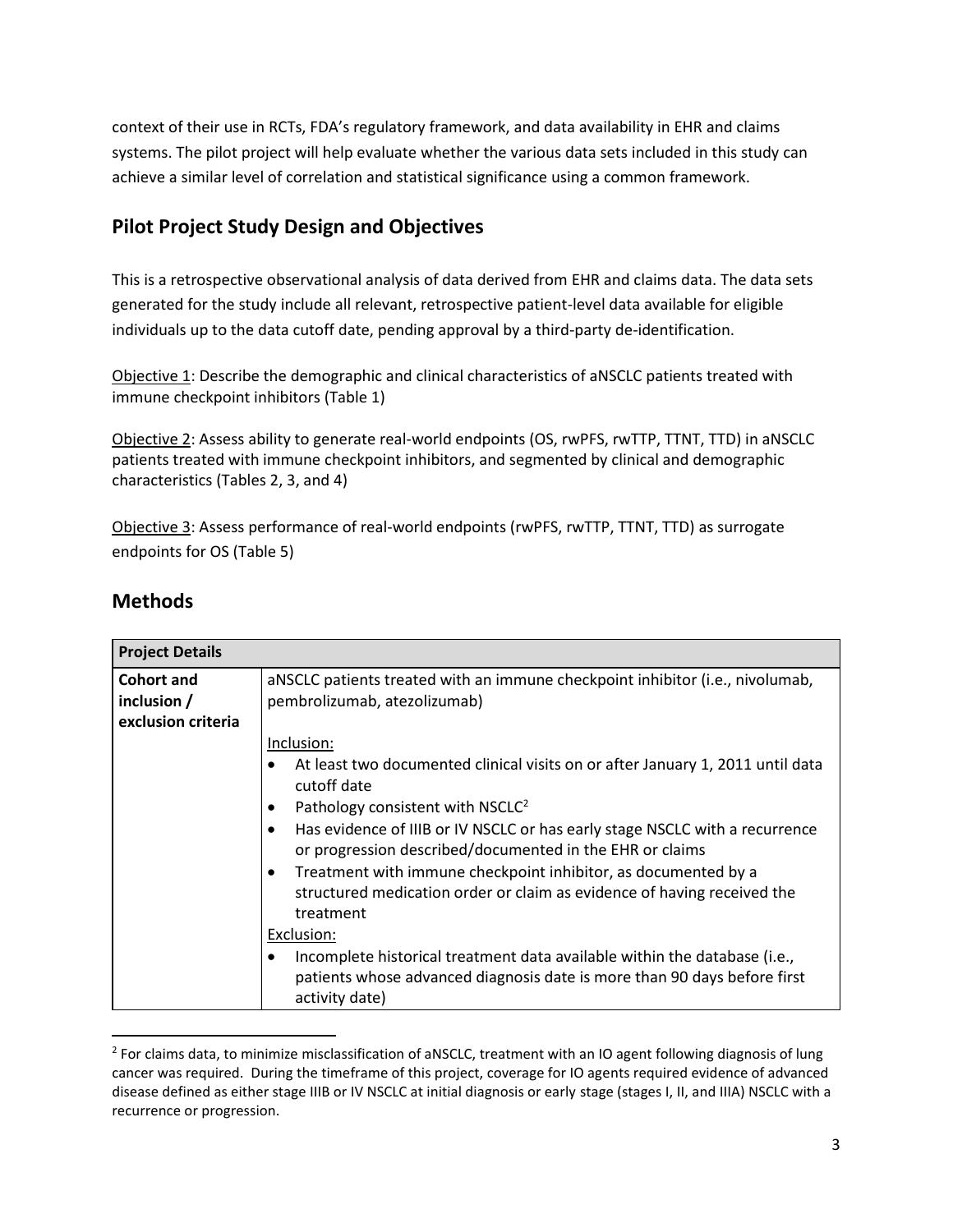| <b>EHR and Claims-</b> | <b>Overall survival (OS)</b>                                                                                                                                                                                                                                                                                                                                                                                                                                                                                                                                                                                                                                                                                                                                                                                                                                                                                                                                                                      |
|------------------------|---------------------------------------------------------------------------------------------------------------------------------------------------------------------------------------------------------------------------------------------------------------------------------------------------------------------------------------------------------------------------------------------------------------------------------------------------------------------------------------------------------------------------------------------------------------------------------------------------------------------------------------------------------------------------------------------------------------------------------------------------------------------------------------------------------------------------------------------------------------------------------------------------------------------------------------------------------------------------------------------------|
| derived endpoints      | Data definition / computation: length of time from the date the patient<br>$\bullet$                                                                                                                                                                                                                                                                                                                                                                                                                                                                                                                                                                                                                                                                                                                                                                                                                                                                                                              |
| definition and         | initiates the study treatment to the date of death or proxied by time to                                                                                                                                                                                                                                                                                                                                                                                                                                                                                                                                                                                                                                                                                                                                                                                                                                                                                                                          |
| analytical guidance    | disenrollment. Patients without a date of death will be censored at their last                                                                                                                                                                                                                                                                                                                                                                                                                                                                                                                                                                                                                                                                                                                                                                                                                                                                                                                    |
|                        | known activity or date of disenrollment from the health plan identified and                                                                                                                                                                                                                                                                                                                                                                                                                                                                                                                                                                                                                                                                                                                                                                                                                                                                                                                       |
|                        | categorized as "due to death" if the date of death captured by SSA DMF was                                                                                                                                                                                                                                                                                                                                                                                                                                                                                                                                                                                                                                                                                                                                                                                                                                                                                                                        |
|                        | within 30 days prior or 60 days following.                                                                                                                                                                                                                                                                                                                                                                                                                                                                                                                                                                                                                                                                                                                                                                                                                                                                                                                                                        |
|                        |                                                                                                                                                                                                                                                                                                                                                                                                                                                                                                                                                                                                                                                                                                                                                                                                                                                                                                                                                                                                   |
|                        | <b>Time to Next Treatment (TTNT)</b>                                                                                                                                                                                                                                                                                                                                                                                                                                                                                                                                                                                                                                                                                                                                                                                                                                                                                                                                                              |
|                        | Data definition / computation: length of time from the date the patient<br>$\bullet$<br>initiates the study treatment to the date the patient initiates their next                                                                                                                                                                                                                                                                                                                                                                                                                                                                                                                                                                                                                                                                                                                                                                                                                                |
|                        |                                                                                                                                                                                                                                                                                                                                                                                                                                                                                                                                                                                                                                                                                                                                                                                                                                                                                                                                                                                                   |
|                        | systemic treatment. When subsequent treatment is not received (e.g.,<br>continuing current treatment or disenrollment not due to confirmed death),                                                                                                                                                                                                                                                                                                                                                                                                                                                                                                                                                                                                                                                                                                                                                                                                                                                |
|                        | patients will be censored at their last known activity.                                                                                                                                                                                                                                                                                                                                                                                                                                                                                                                                                                                                                                                                                                                                                                                                                                                                                                                                           |
|                        | Start date of regimen immediately after PD-(L)1 line (i.e., the subsequent<br>٠                                                                                                                                                                                                                                                                                                                                                                                                                                                                                                                                                                                                                                                                                                                                                                                                                                                                                                                   |
|                        | systemic therapy after the initial PD-(L)1-containing regimen)                                                                                                                                                                                                                                                                                                                                                                                                                                                                                                                                                                                                                                                                                                                                                                                                                                                                                                                                    |
|                        |                                                                                                                                                                                                                                                                                                                                                                                                                                                                                                                                                                                                                                                                                                                                                                                                                                                                                                                                                                                                   |
|                        | <b>Time to Treatment Discontinuation (TTD)</b>                                                                                                                                                                                                                                                                                                                                                                                                                                                                                                                                                                                                                                                                                                                                                                                                                                                                                                                                                    |
|                        | Data definition / computation: length of time from the date the patient<br>$\bullet$                                                                                                                                                                                                                                                                                                                                                                                                                                                                                                                                                                                                                                                                                                                                                                                                                                                                                                              |
|                        | initiates the PD-(L)1 regimen to the date the patient discontinues treatment.                                                                                                                                                                                                                                                                                                                                                                                                                                                                                                                                                                                                                                                                                                                                                                                                                                                                                                                     |
|                        | Patients still on treatment will be censored at their last known activity.                                                                                                                                                                                                                                                                                                                                                                                                                                                                                                                                                                                                                                                                                                                                                                                                                                                                                                                        |
|                        | Event Date: Date of PD-(L)1 regimen discontinuation defined as last<br>$\bullet$                                                                                                                                                                                                                                                                                                                                                                                                                                                                                                                                                                                                                                                                                                                                                                                                                                                                                                                  |
|                        | administration or non-cancelled order of a drug contained within the PD-(L)1                                                                                                                                                                                                                                                                                                                                                                                                                                                                                                                                                                                                                                                                                                                                                                                                                                                                                                                      |
|                        | line regimen (between the line's start and end date) among patients that                                                                                                                                                                                                                                                                                                                                                                                                                                                                                                                                                                                                                                                                                                                                                                                                                                                                                                                          |
|                        | discontinued their immune checkpoint inhibitor therapy. Permanent                                                                                                                                                                                                                                                                                                                                                                                                                                                                                                                                                                                                                                                                                                                                                                                                                                                                                                                                 |
|                        |                                                                                                                                                                                                                                                                                                                                                                                                                                                                                                                                                                                                                                                                                                                                                                                                                                                                                                                                                                                                   |
|                        |                                                                                                                                                                                                                                                                                                                                                                                                                                                                                                                                                                                                                                                                                                                                                                                                                                                                                                                                                                                                   |
|                        |                                                                                                                                                                                                                                                                                                                                                                                                                                                                                                                                                                                                                                                                                                                                                                                                                                                                                                                                                                                                   |
|                        |                                                                                                                                                                                                                                                                                                                                                                                                                                                                                                                                                                                                                                                                                                                                                                                                                                                                                                                                                                                                   |
|                        |                                                                                                                                                                                                                                                                                                                                                                                                                                                                                                                                                                                                                                                                                                                                                                                                                                                                                                                                                                                                   |
|                        |                                                                                                                                                                                                                                                                                                                                                                                                                                                                                                                                                                                                                                                                                                                                                                                                                                                                                                                                                                                                   |
|                        | containing regimen                                                                                                                                                                                                                                                                                                                                                                                                                                                                                                                                                                                                                                                                                                                                                                                                                                                                                                                                                                                |
|                        | Censor date: Patients without a discontinuation will be censored at their last                                                                                                                                                                                                                                                                                                                                                                                                                                                                                                                                                                                                                                                                                                                                                                                                                                                                                                                    |
|                        | known PD-(L)1 usage defined as the last administration or non-cancelled                                                                                                                                                                                                                                                                                                                                                                                                                                                                                                                                                                                                                                                                                                                                                                                                                                                                                                                           |
|                        | order of a drug contained within the PD-(L)1 regimen                                                                                                                                                                                                                                                                                                                                                                                                                                                                                                                                                                                                                                                                                                                                                                                                                                                                                                                                              |
|                        |                                                                                                                                                                                                                                                                                                                                                                                                                                                                                                                                                                                                                                                                                                                                                                                                                                                                                                                                                                                                   |
|                        |                                                                                                                                                                                                                                                                                                                                                                                                                                                                                                                                                                                                                                                                                                                                                                                                                                                                                                                                                                                                   |
|                        |                                                                                                                                                                                                                                                                                                                                                                                                                                                                                                                                                                                                                                                                                                                                                                                                                                                                                                                                                                                                   |
|                        | progression event (and date) is based on review of the patient chart.                                                                                                                                                                                                                                                                                                                                                                                                                                                                                                                                                                                                                                                                                                                                                                                                                                                                                                                             |
|                        |                                                                                                                                                                                                                                                                                                                                                                                                                                                                                                                                                                                                                                                                                                                                                                                                                                                                                                                                                                                                   |
|                        |                                                                                                                                                                                                                                                                                                                                                                                                                                                                                                                                                                                                                                                                                                                                                                                                                                                                                                                                                                                                   |
|                        |                                                                                                                                                                                                                                                                                                                                                                                                                                                                                                                                                                                                                                                                                                                                                                                                                                                                                                                                                                                                   |
|                        |                                                                                                                                                                                                                                                                                                                                                                                                                                                                                                                                                                                                                                                                                                                                                                                                                                                                                                                                                                                                   |
|                        | discontinuation is defined as meeting one of the following conditions:<br>Having a subsequent systemic therapy after the initial PD-(L)1-<br>O<br>containing regimen<br>Having a date of death while on the PD-(L)1-containing regimen<br>O<br>Having a gap of more than 120 days between the last administration or non-<br>cancelled order of the PD-(L)1 line and the patient's last visit or medication<br>administration if there is no other systemic therapy after the PD-(L)1-<br><b>Progression Event</b><br>Data definition / computation: distinct episode in which the treating clinician<br>٠<br>concludes that there has been growth or worsening in the aNSCLC. The<br><b>Real-world Progression Free Survival (rwPFS)</b><br>Data definition / computation: length of time from the date the patient<br>$\bullet$<br>initiates the PD-(L)1 regimen to the date that a progression event as evident<br>in the EHR is documented in the patient's chart or the patient passes away. |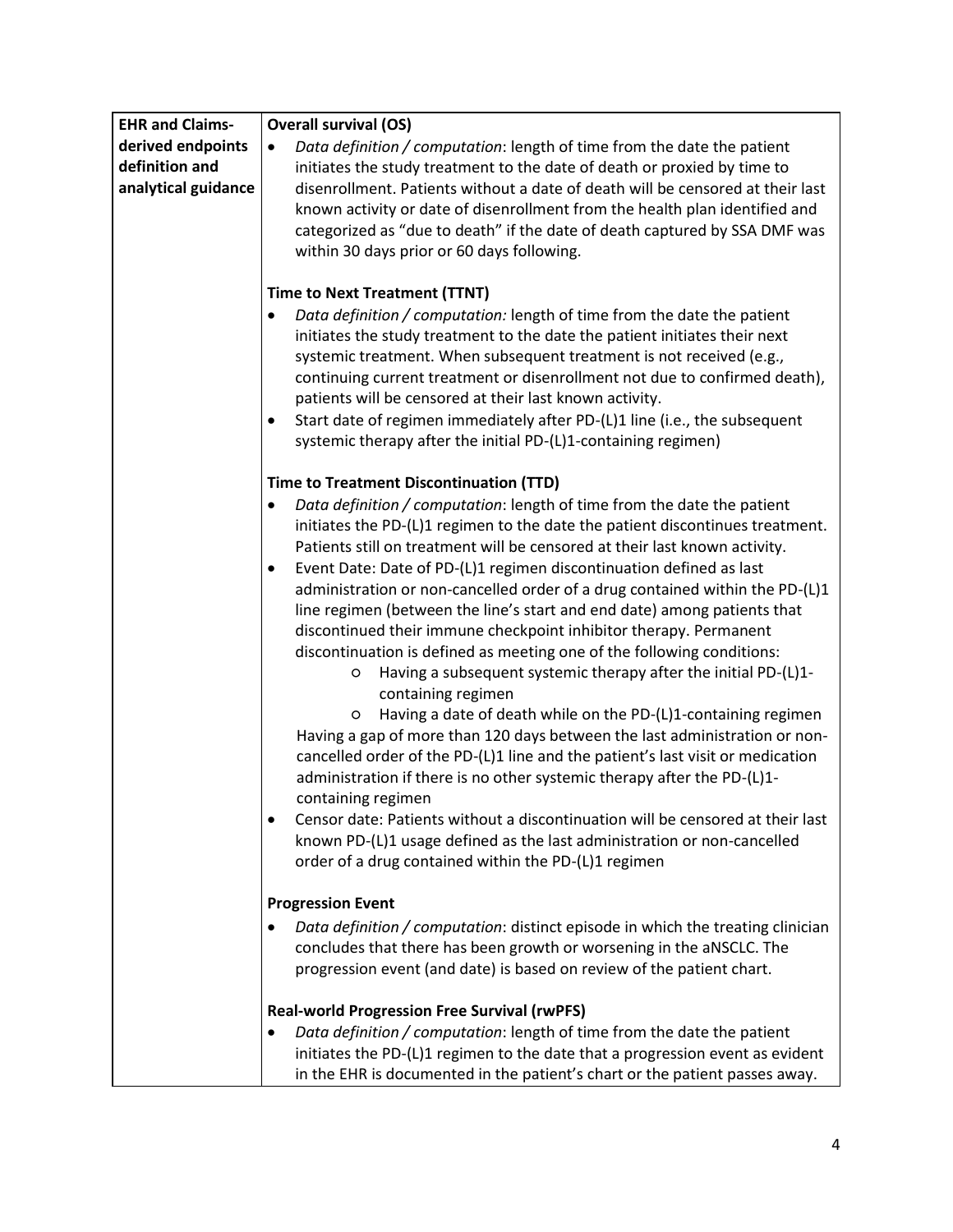|                 | Patients without a progression event or date of death will be censored at the<br>end of the patient's chart.<br><b>Real-world Time to Progression (rwTTP)</b><br>Data definition / computation: length of time from the date the patient                                                                                                                                                                                                                                                                                                                                                                                                                                                        |
|-----------------|-------------------------------------------------------------------------------------------------------------------------------------------------------------------------------------------------------------------------------------------------------------------------------------------------------------------------------------------------------------------------------------------------------------------------------------------------------------------------------------------------------------------------------------------------------------------------------------------------------------------------------------------------------------------------------------------------|
|                 | initiated the PD-(L)1 regimen to the date that a progression event is<br>documented in the patient's EHR (excludes death as an event). Patients<br>without a progression event will be censored at the end of the patient's<br>chart.<br>Event date: Patient's first progression date more than 14 days after PD-(L)1<br>initiation as described in the index date definition. Death will not be<br>considered a progression event in TTP<br>Censor date: Patients without a progression date more than 14 days after the<br>٠<br>index date or date of death (for PFS) will be censored at the last date the<br>patient could have been assessed for progression (e.g., last clinic note date) |
|                 | <b>Index Date</b>                                                                                                                                                                                                                                                                                                                                                                                                                                                                                                                                                                                                                                                                               |
|                 | Data definition / computation: the earliest PD-(L)1 inhibitor initiation in the<br>advanced setting anchored to start (e.g., first administration or non-<br>cancelled order) of the immune-checkpoint inhibitor-containing regimen<br>(nivolumab, pembrolizumab, atezolizumab).                                                                                                                                                                                                                                                                                                                                                                                                                |
| <b>Analyses</b> | Table 1:                                                                                                                                                                                                                                                                                                                                                                                                                                                                                                                                                                                                                                                                                        |
|                 | Assess ability to identify aNSCLC patients treated with immune checkpoint<br>٠<br>inhibitors                                                                                                                                                                                                                                                                                                                                                                                                                                                                                                                                                                                                    |
|                 | Description of demographic and clinical characteristics of aNSCLC patients<br>treated with immune checkpoint inhibitors, example characteristics include:<br>o Demographic: gender, age, SES, region<br>o Clinical: histology, smoking status, group stage at time of initial<br>diagnosis, follow up, biomarker status (e.g., ALK, EGFR, PD-L1),<br>hepatic and renal function<br>Description of population characteristics for overall population and by<br>treatment setting / line of therapy (e.g., 1st line metastatic, 2nd line, 3rd line<br>plus)                                                                                                                                       |
|                 | Table 2, Table 3, and Table 4:                                                                                                                                                                                                                                                                                                                                                                                                                                                                                                                                                                                                                                                                  |
|                 | Assess ability to generate real-world endpoints (OS, TTNT, TTD)<br>for aNSCLC patients treated with immune checkpoint inhibitors within the<br>advanced treatment setting (range and median figures)<br>Evaluate these endpoints when patient cohort is segmented by treatment<br>setting and demographic / clinical characteristics                                                                                                                                                                                                                                                                                                                                                            |
|                 | Table 5:<br>Assess correlation of real-world endpoints (TTNT, TTD) to overall survival<br>(OS)                                                                                                                                                                                                                                                                                                                                                                                                                                                                                                                                                                                                  |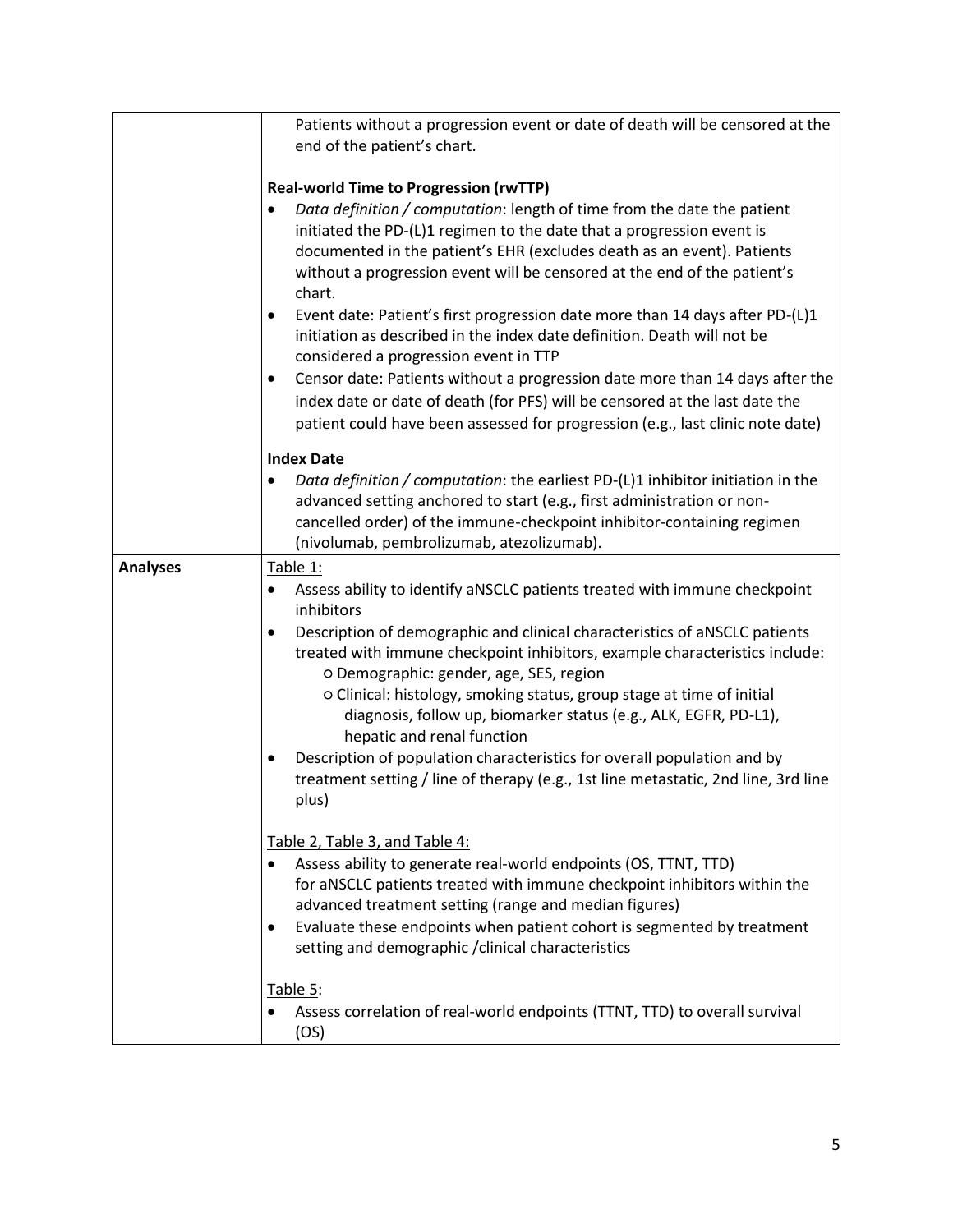## **Summary of Data Sources for Pilot Project Study**

### **Cancer Research Network**

The Cancer Research Network originated as an NCI-funded consortium of research groups affiliated with a dozen integrated health care systems across the US, and among whom the Health Care Systems Research Network was formed. In the early 2000's, the CRN created the Virtual Data Warehouse (VDW), a common data model to facilitate collaborative research. Data in the VDW are extracted from multiple source databases and maintained by each research group with the possibility of pooling data under specific IRB-approved research protocols. For most participating institutions, the VDW has essentially complete information on care dating back to 1996 or earlier for most data domains. Domains include health plan enrollment periods, cancer registries, encounters including diagnoses and procedures, prescription and infusion medications, laboratory results, and other areas. The data provided are results from one of the participating CRN organizations.

#### **Cota**

The Cota Real-World Evidence (RWE) database is a HIPAA-compliant, de-identified data source drawn from the electronic health records (EHR) of contributing academic, for-profit, and community oncologist provider sites and hospital systems. The database includes detailed demographic, diagnostic, molecular and genomic testing, treatment, and outcome data. As of 2018, Cota's RWE is comprised of rich longitudinal patient records collected from over 40 unique locations across North America. For the purposes of this pilot study, patient data was sourced from a predominantly community setting (98%).

### **Flatiron Health**

Flatiron Health is a longitudinal, demographically and geographically diverse database derived from electronic health record (EHR) data from over 265 cancer clinics (~800 sites of care) including more than 2 million active US cancer patients available for analysis. The patient-level data in the EHRs includes structured data (e.g., laboratory values, and prescribed drugs) in addition to unstructured data collected via technology-enabled chart abstraction from physician's notes and other unstructured documents (e.g., biomarker reports).

#### **IQVIA**™

IQVIA™ is a leading global provider of information, innovative technology solutions and contract research services focused on using data and science to help healthcare clients find better solutions for their patients. For this engagement, IQVIA provided data sourced through Oncology Electronic Medical Records (EMR) from multiple partners, including TransMed. The data are comprised predominately of community practices (90%+). The integrated EMR platform includes activity from all payer types and all practice sizes across the United States. Results for this analysis were calculated primarily based on structured EMR fields.

#### **Mayo Clinic Analysis using OptumLabs**® **Data Warehouse**

OptumLabs® is an open, collaborative research and innovation center founded in 2013 as a partnership between Optum and Mayo Clinic. Its core linked data assets include de-identified claims data for privately insured and Medicare Advantage enrollees and de-identified electronic health record (EHR)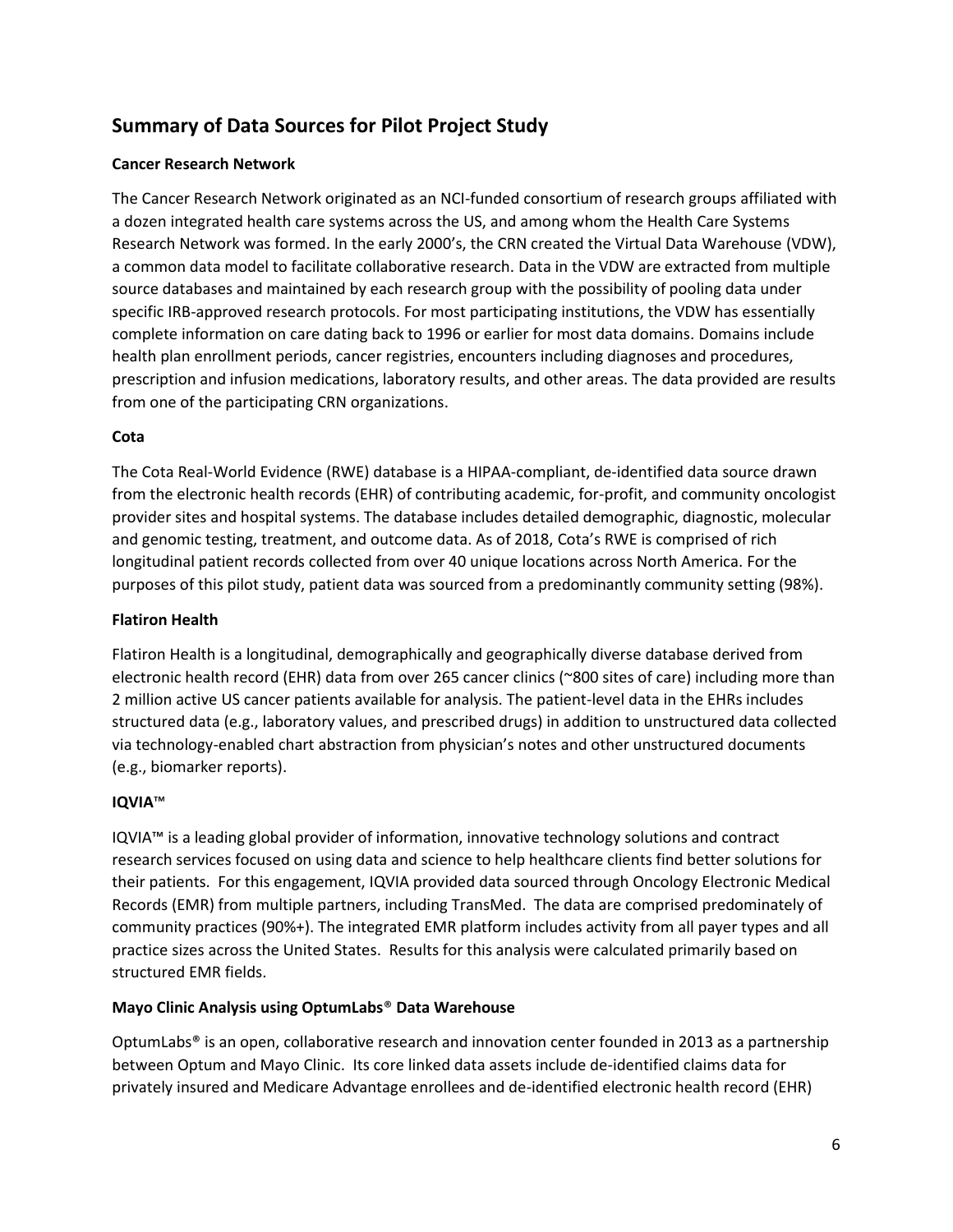data from a nationwide network of provider groups. This pilot project was a retrospective analysis of claims data from the OptumLabs® Data Warehouse (OLDW), which includes de-identified claims data for privately insured and Medicare Advantage enrollees in a large, private, U.S. health plan. The database contains longitudinal health information on enrollees, representing a diverse mixture of ages, ethnicities and geographical regions across the United States. The health plan provides comprehensive full insurance coverage for physician, hospital, and prescription drug services.

#### **PCORnet Sites**

This pilot project included 11 PCORnet partner sites who had previously participated in a PCORnet Rapid Cycle Project. The 11 sites are based in healthcare systems within three PCORnet networks across 10 US states and include 10 academic medical centers. These sites were selected from 80 PCORnet partner sites because they could rapidly provide tumor registry data and linked electronic health records in PCORnet Common Data Model (CDM) format. The pooled database contributed to the RWE Endpoints Pilot Project consisted of tumor registry data from each site and linked CDM diagnosis, procedures, prescribing, dispensing, medication administration, and death data tables. Data sources for the CDM include institutional billing and electronic health record data. The study cohort includes patients with a single primary advanced stage non-small cell lung cancer (NSCLC) diagnosis who were either diagnosed at stage 3b or 4 or who had an ICD9/10 diagnosis code for secondary metastasis.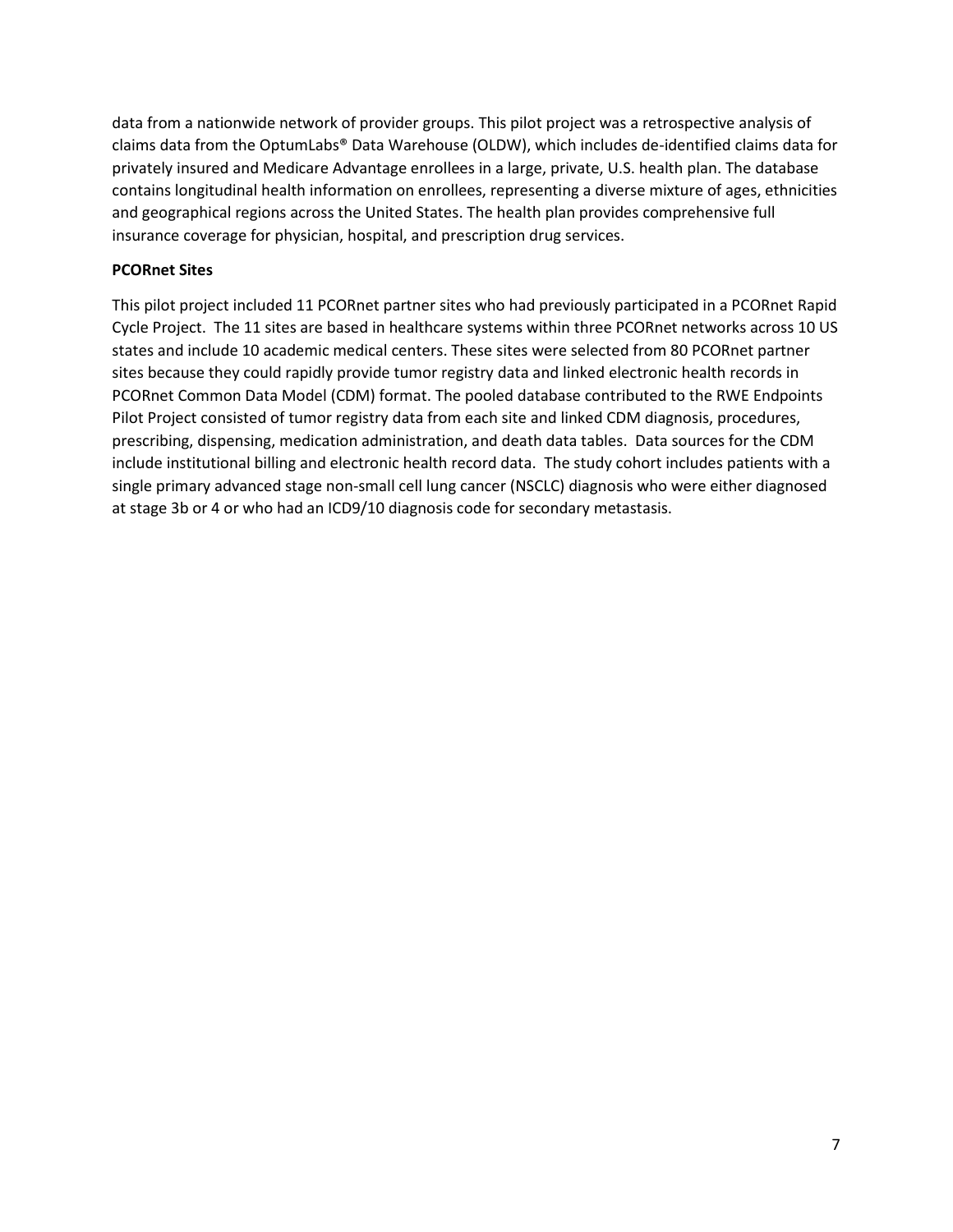|                                                               | Data Set A                    | Data Set B            | Data Set C            | Data Set D                    | Data Set E                    | Data Set F            |
|---------------------------------------------------------------|-------------------------------|-----------------------|-----------------------|-------------------------------|-------------------------------|-----------------------|
| Demographics                                                  | PD-(L)1-treated<br>$N = 2595$ | PD-(L)1-treated N=557 | PD-(L)1-treated N=435 | PD-(L)1-treated<br>$N = 6924$ | PD-(L)1-treated<br>$N = 2860$ | PD-(L)1-treated N=269 |
| Age at advanced diagnosis (years),                            | 68 [15]                       | 64 [14]               | 66 [14]               | 69 [14]                       | 68 [14]                       | 70 [14]               |
| median [IQR]                                                  |                               |                       |                       |                               |                               |                       |
| Age at PD-(L)1 inhibitor initiation                           | 69 [14]                       | 65 [14]               | 68 [14]               | 69 [14]                       | 69 [14]                       | 71 [14]               |
| (years), median [IQR]                                         |                               |                       |                       |                               |                               |                       |
| Age categories at PD-(L)1 inhibitor initiation (categorical): |                               |                       |                       |                               |                               |                       |
| $≤49$ years                                                   | 120 (5%)                      | 24 (4%)               | 21 (5%)               | 219 (3%)                      | 80 (3%)                       | 8(3%)                 |
| 50-64 years                                                   | 888 (34%)                     | 251 (45%)             | 129 (30%)             | 2048 (30%)                    | 863 (30%)                     | 65 (24%)              |
| 65-74 years                                                   | 866 (33%)                     | 198 (36%)             | 169 (39%)             | 2504 (36%)                    | 1047 (37%)                    | 94 (35%)              |
| 75+ years                                                     | 721 (28%)                     | 84 (15%)              | 116 (27%)             | 2153 (31%)                    | 870 (30%)                     | 102 (38%)             |
| Age categories at PD-(L)1 inhibitor initiation (binary):      |                               |                       |                       |                               |                               |                       |
| <75 years                                                     | 1874 (72%)                    | 473 (85%)             | 319 (73%)             | 4771 (69%)                    | 1990 (70%)                    | 167 (62%)             |
| 75+ years                                                     | 721 (28%)                     | 84 (15%)              | 116 (27%)             | 2153 (31%)                    | 870 (30%)                     | 102 (38)              |
| Gender:                                                       |                               |                       |                       |                               |                               |                       |
| Female                                                        | 1147 (44%)                    | 276 (50%)             | 212 (49%)             | 3172 (46%)                    | 1351 (47%)                    | 125 (46%)             |
| Male                                                          | 1448 (56%)                    | 281 (50%)             | 222 (51%)             | 3752 (54%)                    | 1509 (53%)                    | 143 (53%)             |
| Unknown/Missing                                               | 0                             | 0                     | $\leq 5$              | 0                             | 0                             | $\mathbf{1}$          |
| Race/ethnicity:                                               |                               |                       |                       |                               |                               |                       |
| White                                                         | 1704 (78%)                    | 478 (86%)             | 284 (65%)             | 4969 (79%)                    | 676 (87%)                     | 160 (87%)             |
| <b>Black or African American</b>                              | 282 (13%)                     | 67 (12%)              | 37 (9%)               | 594 (9%)                      | 44 (6%)                       | 14 (8%)               |
| Asian                                                         | 52 (2%)                       | 6(1%)                 | 83 (19%)              | 155 (3%)                      | 13 (2%)                       | 9(5%)                 |
| Other Race                                                    | 142 (7%)                      | 6(1%)                 | 31 (7%)               | 580 (9%)                      | 42 (5%)                       | 1(1%)                 |
| Unknown/Missing                                               | 415                           | 0                     | 0                     | 626                           | 2085                          | 85                    |
| Median household income (zip-level):                          |                               |                       |                       |                               |                               |                       |
| 1 (lowest median household                                    |                               |                       | 103 (24%)             | 1003 (15%)                    |                               |                       |
| income)                                                       |                               |                       |                       |                               |                               |                       |
| $\overline{2}$                                                |                               |                       | 105 (24%)             | 1539 (22%)                    |                               |                       |
| 3                                                             |                               |                       | 114 (26%)             | 1833 (27%)                    |                               |                       |
| 4 (highest median household                                   |                               |                       | 112 (26%)             | 2525 (37%)                    |                               |                       |
| income)                                                       |                               |                       |                       |                               |                               |                       |
| Unknown                                                       |                               |                       | $\leq 5$              | 24                            |                               |                       |
| <b>CLINICAL CHARACTERISTICS</b>                               |                               |                       |                       |                               |                               |                       |
| Group stage at initial diagnosis:                             |                               |                       |                       |                               |                               |                       |
| Stage 0 / Occult                                              |                               | 0                     |                       | 2(0%)                         |                               |                       |
| Stage I                                                       |                               | 23 (6%)               |                       | 496 (7%)                      |                               | 18 (7%)               |
| Stage II                                                      |                               | 22 (6%)               |                       | 426 (6%)                      |                               | 17 (7%)               |
| Stage III                                                     |                               | 88 (23%)              | 39 (9%)               | 1494 (22%)                    |                               | 17 (7%)               |
| Stage IV                                                      |                               | 248 (65%)             | 396 (91%)             | 4335 (64%)                    |                               | 161 (62%)             |
| Group stage is not reported                                   |                               | 176                   |                       | 171                           |                               | 10                    |
| Histology:                                                    |                               |                       |                       |                               |                               |                       |
| Non-squamous cell carcinoma                                   |                               | 370 (66%)             | 320 (74%)             | 4679 (70%)                    | 1981 (69%)                    | 194 (73%)             |
| Squamous cell carcinoma                                       |                               | 147 (26%)             | 73 (17%)              | 1983 (30%)                    | 659 (23%)                     | 61 (23%)              |

## **Table 1. Description of demographic and clinical characteristics of aNSCLC patients treated with PD-(L)1 checkpoint inhibitors**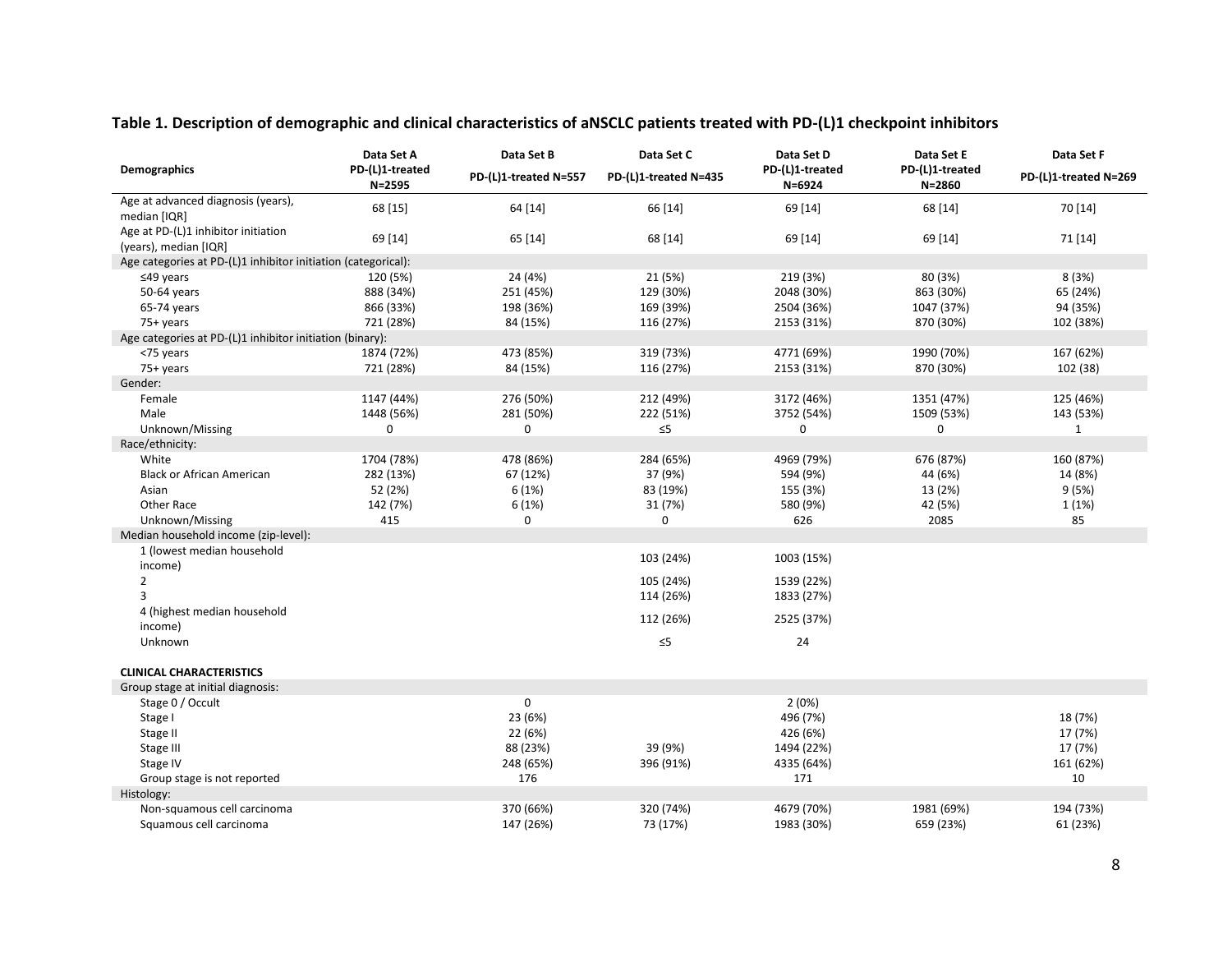| NSCLC histology not otherwise                                       |            | 40 (7%) | 42 (10%)  | 262 (3%)   | 220 (8%)       | 10 (4%)        |
|---------------------------------------------------------------------|------------|---------|-----------|------------|----------------|----------------|
| specified (NOS)                                                     |            |         |           |            |                |                |
| Missing                                                             |            |         |           |            |                | $\overline{4}$ |
| Smoking status:                                                     |            |         |           |            |                |                |
| History of smoking                                                  |            |         | 340 (78%) | 6185 (90%) | 448 (92%)      | 182 (87%)      |
| No history of smoking                                               |            |         | 94 (22%)  | 717 (10%)  | 38 (8%)        | 28 (13%)       |
| Unknown/Not documented                                              |            |         | $\leq 5$  | 22         | 2374           | 210            |
| PD-L1 tested on or prior to PD-(L)1                                 | 326 (13%)  |         |           | 2384 (34%) | 96             | 80/96 (83%)    |
| inhibitor start                                                     |            |         |           |            |                |                |
| PD-L1 expression status (among those tested):                       |            |         |           |            |                |                |
| PD-L1 positive                                                      |            |         |           | 512 (22%)  | 45 (50%)       | 65 (68%)       |
| PD-L1 negative/not detected                                         |            |         |           | 691 (29%)  | 45 (50%)       | 29 (30%)       |
| Unsuccessful/indeterminate test                                     |            |         |           | 1012 (42%) | 0              | 2(2%)          |
| Results pending/unknown                                             |            |         |           | 169 (7%)   | 6              | 173            |
| ALK tested on or prior to PD-(L)1                                   | 258 (10%)  |         |           | 4513 (65%) | 582            | 143/173 (83%)  |
| inhibitor start                                                     |            |         |           |            |                |                |
| ALK status (among those tested):                                    |            |         |           |            |                |                |
| Rearrangement present                                               |            |         |           | 57 (1%)    | 8(1%)          | 1(1%)          |
| Rearrangement not present                                           |            |         |           | 4145 (92%) | 570 (99%)      | 170 (98%)      |
| Results pending/unknown                                             |            |         |           | 68 (2%)    | 0              | 2(1%)          |
| Unsuccessful/indeterminate test                                     |            |         |           | 243 (5%)   | $\overline{4}$ | 96             |
| EGFR tested on or prior to PD-(L)1                                  | 543 (21%)  |         | 171(39%)  | 4684 (68%) | 953            | 115/142 (81%)  |
| inhibitor start                                                     |            |         |           |            |                |                |
| EGFR status (among those tested) <sup>2,3</sup> :                   |            |         |           |            |                |                |
| Mutation positive                                                   |            |         |           | 305 (7%)   | 68 (11%)       | 6/142(4%)      |
| <b>Mutation negative</b>                                            |            |         |           | 4161 (89%) | 525 (89%)      | 135/142 (95%)  |
| Results pending/unknown                                             |            |         |           | 60 (1%)    | 358            | 1/142(1%)      |
| Unsuccessful/indeterminate test                                     |            |         |           | 158 (3%)   | $\overline{2}$ | 127            |
|                                                                     |            |         |           |            |                |                |
| No prior therapy received                                           | 690 (27%)  |         | 80 (18%)  | 2074 (30%) | 777 (27%)      | 77 (29%)       |
| Line number of first PD-(L)1 inhibitor in advanced setting:         |            |         |           |            |                |                |
| 1                                                                   | 690 (27%)  |         | 80 (18%)  | 2074 (30%) | 777 (27%)      | 77 (29%)       |
| $\overline{2}$                                                      | 1440 (56%) |         | 205 (47%) | 3357 (49%) | 1414 (49%)     | 87 (32%)       |
| 3                                                                   | 380 (15%)  |         | 85 (20%)  | 1012 (15%) | 448 (16%)      | 51 (19%)       |
| $4+$                                                                | 85 (3%)    |         | 65 (15%)  | 481 (7%)   | 221 (8%)       | 54 (20%)       |
| Patients receiving a second PD-(L)1 inhibitor in a subsequent line: |            |         |           |            |                |                |
| No                                                                  |            |         | 402 (92%) | 1740 (25%) |                |                |
| No subsequent therapy received<br>Yes                               |            |         |           | 4879 (71%) |                |                |
| Line number of second PD-(L)1 inhibitor in advanced setting:        | 93 (4%)    |         | 33 (8%)   | 305 (4%)   | 112            | 14             |
|                                                                     | 28 (30%)   |         | 11 (33%)  | 99 (33%)   | 9(8%)          | 5 (36%)        |
| $\overline{2}$<br>3                                                 | 45 (48%)   |         | 10 (30%)  | 134 (44%)  | 51 (46%)       | 4 (29%)        |
| $4+$                                                                | 20 (22%)   |         | 12 (36%)  | 72 (24%)   | 52 (46%)       | 5 (36%)        |
| N/A                                                                 |            |         | 402       |            |                |                |
| Time from advanced diagnosis to first                               |            |         |           |            |                |                |
| PD-(L)1 inhibitor initiation (months),                              |            | 7[11]   | 8[11]     | 6[11]      | 8[14]          | 7[12]          |
| median [IQR]                                                        |            |         |           |            |                |                |
|                                                                     |            |         |           |            |                |                |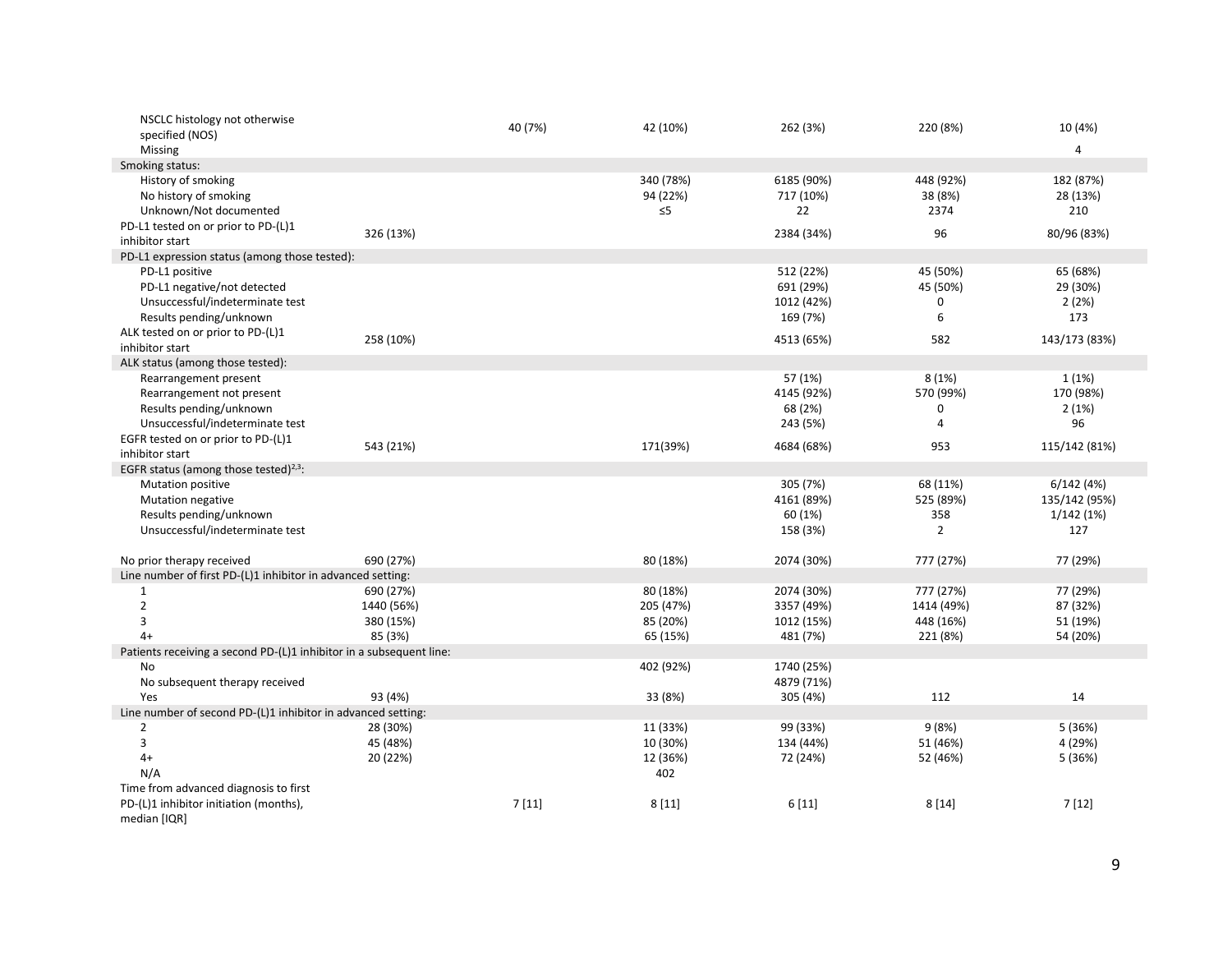| Structured follow up time <sup>3</sup> |         |         |         |         |         |
|----------------------------------------|---------|---------|---------|---------|---------|
| Structured follow-up time from         |         |         |         |         |         |
| advanced diagnosis (months), median    | 18 [18] | 18 [21] | 14 [17] | 18 [20] | 18 [18] |
| [IQR]                                  |         |         |         |         |         |
| Structured follow-up time from PD-     |         |         |         |         |         |
| (L)1 inhibitor initiation (months),    | 8[13]   | 9[13]   | 6 [10]  | 8[11]   | 8 [9]   |
| median [IQR]                           |         |         |         |         |         |

 3 Structured follow-up time is calculated from the relevant time-point for each patient until their last structured activity (i.e., most recent visit or administration)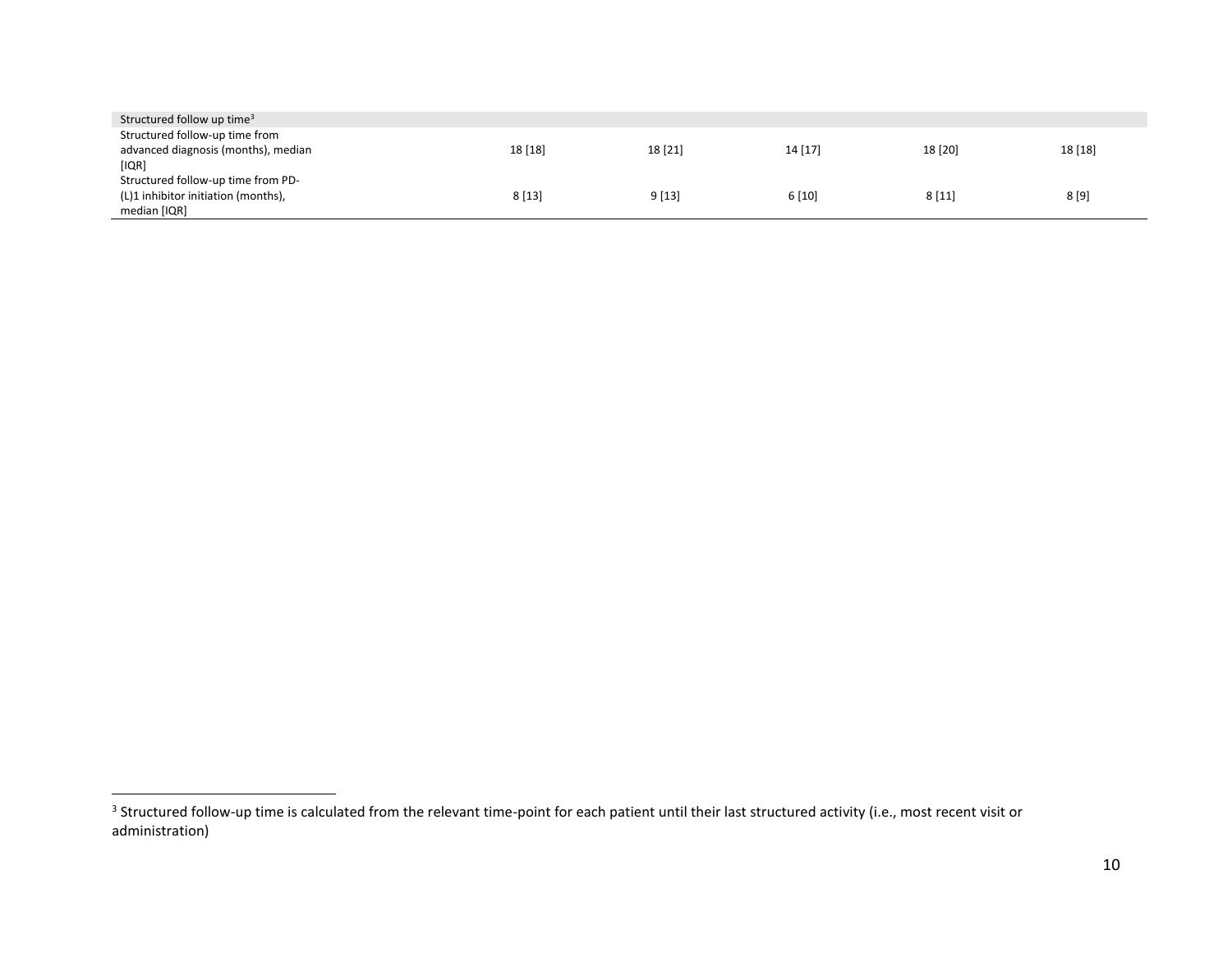#### **Table 2. Median time and 95% confidence interval for real-world extracted endpoints**

| Data Set   | rwOS                                                      | rwTTNT               | rwTTD             | rwTTP              | <b>rwPFS</b>        |
|------------|-----------------------------------------------------------|----------------------|-------------------|--------------------|---------------------|
| Data Set A | 13.50 [12.80, 14.50] <sup>4</sup>                         | 22.50 [NA]           | 7.03 [6.27, 9.97] |                    |                     |
| Data Set B | 15.78 [12.2, 24.59];<br>$8.58$ [7.56, 10.26] <sup>5</sup> |                      | 3.25[2.76, 3.75]  |                    |                     |
| Data Set C | 8.67 [6.83, 10.02]                                        | 11.60 [8.80, 16.10]  | 4.70 [3.68, 5.52] |                    |                     |
| Data Set D | 9.15 [8.82, 9.51]                                         | 14.03 [12.89, 15.15] | 3.21 [3.21, 3.44] | 5.41 [5.18, 5.67]  | $3.28$ [3.18, 3.41] |
| Data Set E | 12.69 [11.7, 13.87]                                       | 12.07 [11.24, 13.48] | 3.63 [3.40, 3.87] |                    |                     |
| Data Set F | 12.30 [9.61, 16.94]                                       | 12.50 [9.29, NA]     | 4.60 [3.71, 6.32] | 9.37 [7.42, 11.93] | 9.37 [7.42, 11.93]  |

*Data sets measured median time for real-world extracted endpoints utilizing a common definition as described in the pilot project methods*

### **Table 3. One-year real-world overall survival landmark analysis post PD-(L)1 initiation**

| Data Set   | <b>One-year rwOS Landmark Analysis</b> |
|------------|----------------------------------------|
| Data Set A | $0.57$ [0.52, 0.57] <sup>4</sup>       |
| Data Set B | $0.54$ [0.48, 0.57];                   |
|            | $0.41$ [0.34, 0.47] <sup>5</sup>       |
| Data Set C | $0.40$ [0.35, 0.46]                    |
| Data Set D | $0.42$ [0.41, 0.43]                    |
| Data Set E | $0.51$ [0.49, 0.53]                    |
| Data Set F | $0.40$ [0.34, 0.48]                    |

 $\overline{\phantom{a}}$ 

 $4$  OS was calculated as days between I/O initiation and disenrollment.

<sup>&</sup>lt;sup>5</sup> Sites with social security or state death data, censored at estimated earliest date such data should be available if no death was observed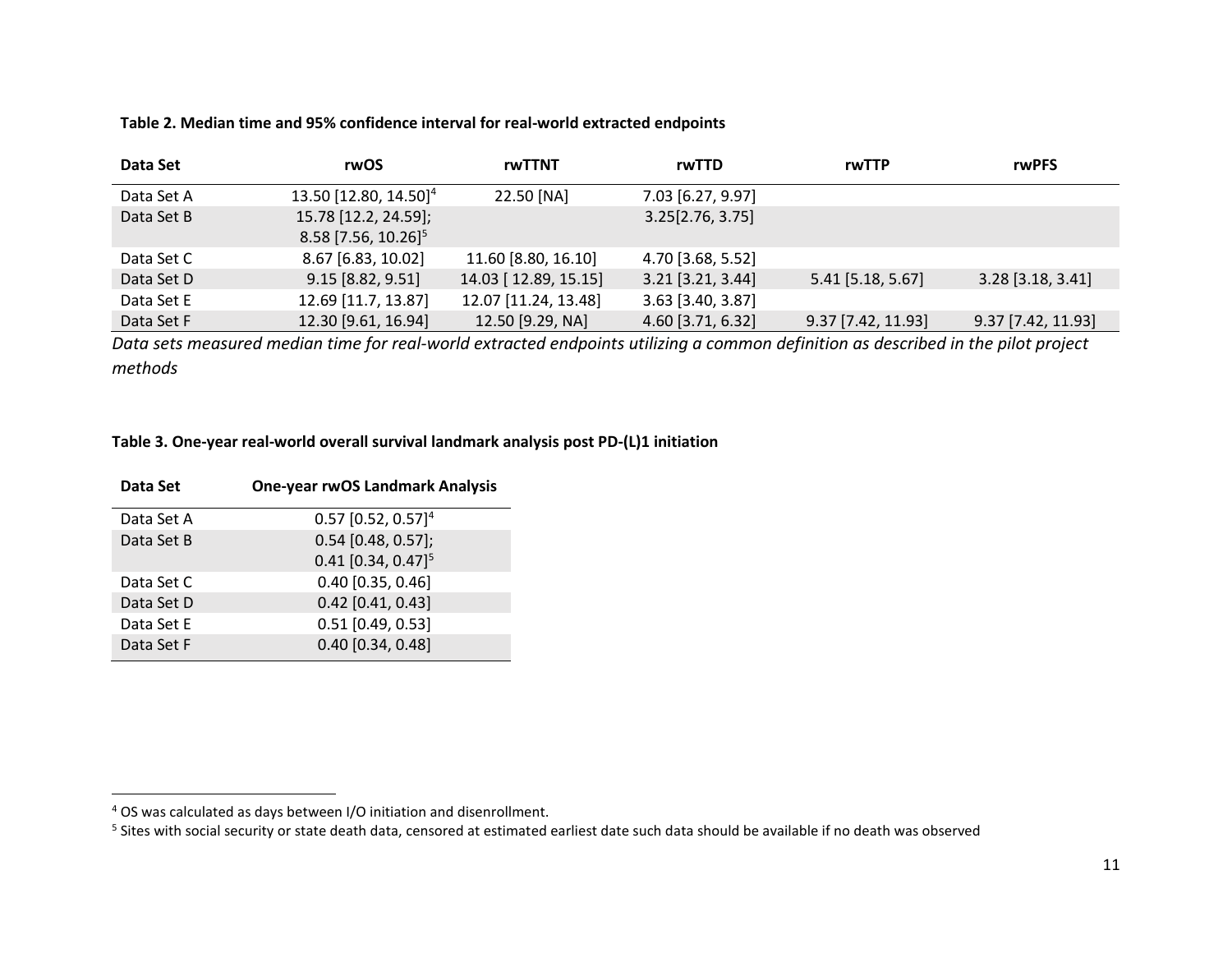**Table 4. Median times and 95% confidence interval (indexed to initial PD-(L)1 inhibitor line start in advanced setting) segmented by treatment setting and demographic characteristics as described in Table 1**

| <b>Demographics</b>               |      | Data Set A                                      |     | Data Set B                         |     | Data Set C                        |      | Data Set D                        |           | Data Set E                        |     | Data Set F                        |
|-----------------------------------|------|-------------------------------------------------|-----|------------------------------------|-----|-----------------------------------|------|-----------------------------------|-----------|-----------------------------------|-----|-----------------------------------|
|                                   | N    | rwTTD (Months)<br>Median [95% CI]               | N   | rwTTD (Months)<br>Median [95% CI]  | N   | rwTTD (Months)<br>Median [95% CI] | N    | rwTTD (Months)<br>Median [95% CI] | ${\sf N}$ | rwTTD (Months)<br>Median [95% CI] | N   | rwTTD (Months)<br>Median [95% CI] |
|                                   |      | rwOS (Months)<br>Median [95% CI] <sup>6</sup>   | N   | rwOS (Months)<br>Median [95% CI] 7 |     | rwOS (Months)<br>Median [95% CI]  |      | rwOS (Months)<br>Median [95% CI]  |           | rwOS (Months)<br>Median [95% CI]  |     | rwOS (Months)<br>Median [95% CI]  |
|                                   |      | Age categories at PD-(L)1 inhibitor initiation: |     |                                    |     |                                   |      |                                   |           |                                   |     |                                   |
| $≤49$ years                       | 100  | 5.87 [3.97, 9.80]                               | 24  | 3.97 [1.84, 17.03]                 | 21  | 6.44 [1.28, 16.29]                | 219  | 2.89 [2.30, 3.64]                 | 80        | 2.33 [1.43, 4.40]                 | 8   | 8.52 [2.77, NA)                   |
|                                   |      | 18.1 [11.87,<br>21.63                           | 16  | 9.07 [2.66, NA]                    |     | 12.02 [4.27, NA)                  |      | 9.28 [7.77, 12.07]                |           | 10.20 [7.96, 17.36]               |     | <b>NA</b>                         |
| 50-64 years                       | 723  | 6.23 [5.20, 7.27]                               | 251 | 3.62 [2.96, 4.14]                  | 129 | 5.35 [3.35, 9.23]                 | 2047 | 3.21 [2.92, 3.44]                 | 863       | 3.53 [3.17, 4.03]                 | 65  | 6.16 [3.71, 12.26]                |
|                                   |      | 13.60<br>[11.83, 14.6]                          | 163 | 8.78 [6.81, 11.41]                 |     | 9.33 [6.73, 13.27]                |      | 9.34 [8.43, 10.26]                |           | 13.84 [11.80, 15.32]              |     | 16.94 [9.37, NA]                  |
| 65-74 years                       | 728  | 7.40 [6.10, 9.60]                               | 198 | 2.76 [2.27, 3.75]                  | 169 | 4.63 [3.45, 6.44]                 | 2504 | 3.41 [3.21, 3.67]                 | 1047      | 3.77 [3.30, 4.23]                 | 94  | 5.38 [3.42, 6.90]                 |
|                                   |      | 13.40 [12.07, 14.9<br>3]                        | 135 | 8.52 [6.54, 9.70]                  |     | 8.97 [5.78, 11.14]                |      | 9.34 [8.79, 10.26]                |           | 12.16 [10.49, 14.33]              |     | 12.30 [7.55, 21.58]               |
| 75+ years                         | 593  | 7.70 [6.37, 9.37]                               | 84  | 2.47 [1.45, 4.64]                  | 116 | 3.57 [1.84, 5.26]                 | 2153 | 3.25 [3.18, 3.61]                 | 870       | 3.77 [3.30, 4.23]                 | 102 | 3.67 [2.82, 5.74]                 |
|                                   |      | 13.22<br>[11.83, 14.61]                         | 49  | 10.65 [5.03, NA]                   |     | 6.83 [4.24, 9.13]                 |      | 8.79 [8.23, 9.28]                 |           | 13.02 [10.62, 14.79]              |     | 10.00 [8.71, 15.55]               |
| Gender:                           |      |                                                 |     |                                    |     |                                   |      |                                   |           |                                   |     |                                   |
| Female                            | 950  | 6.80 [5.90, 8.23]                               | 276 | 3.53 [2.76, 3.98]                  | 212 | 4.76 [3.45, 7.72]                 | 3751 | 2.98 [2.75, 3.21]                 | 1351      | 3.83 [3.53, 4.27]                 | 125 | 5.03 [3.77,7.03]                  |
|                                   |      | 13.70 [12.8,<br>15.23                           | 188 | 8.94 [6.67, 12.33]                 |     | 9.33 [7.42, 13.44]                |      | 8.43 [7.93, 8.98]                 |           | 14.79 [13.15, 16.87]              |     | 13.23 [8.77, 23.33]               |
| Male                              | 1194 | 7.23 [6.10, 8.43]                               | 281 | 3.16 [2.37, 3.81]                  | 222 | 4.62 [3.35, 5.52]                 | 3172 | 3.51 [3.21, 3.70]                 | 1509      | 3.30 [2.87, 3.77]                 | 143 | 3.87 [2.93, 6.40]                 |
|                                   |      | 13.20 [12.13,<br>14.5                           | 175 | 7.92 [6.77, 10.06]                 |     | 7.49 [6.34, 10.02]                |      | 9.84 [9.38, 10.72]                |           | 11.08 [10.16, 12.39]              |     | 11.87 [8.40, 20.40]               |
| <b>CLINICAL CHARACTERISTICS</b>   |      |                                                 |     |                                    |     |                                   |      |                                   |           |                                   |     |                                   |
| Group stage at initial diagnosis: |      |                                                 |     |                                    |     |                                   |      |                                   |           |                                   |     |                                   |
| Stage $0/1$                       |      |                                                 | 23  | 3.45 [0.92, 5.69]                  |     |                                   | 498  | 4.36 [3.67, 5.28]                 |           |                                   | 18  | 5.18 [3.43, 15.65]                |
|                                   |      |                                                 | 9   | 5.69 [0.49, 9.70]                  |     |                                   |      | 12.07 [10.69,<br>14.03            |           |                                   |     | 7.03 [4.87, NA]                   |

 6 rwOS was calculated as time between I/O initiation and disenrollment

 $^7$  rwOS estimates include sites with social security or state death data available; excluded are sites with only local/EHR death data available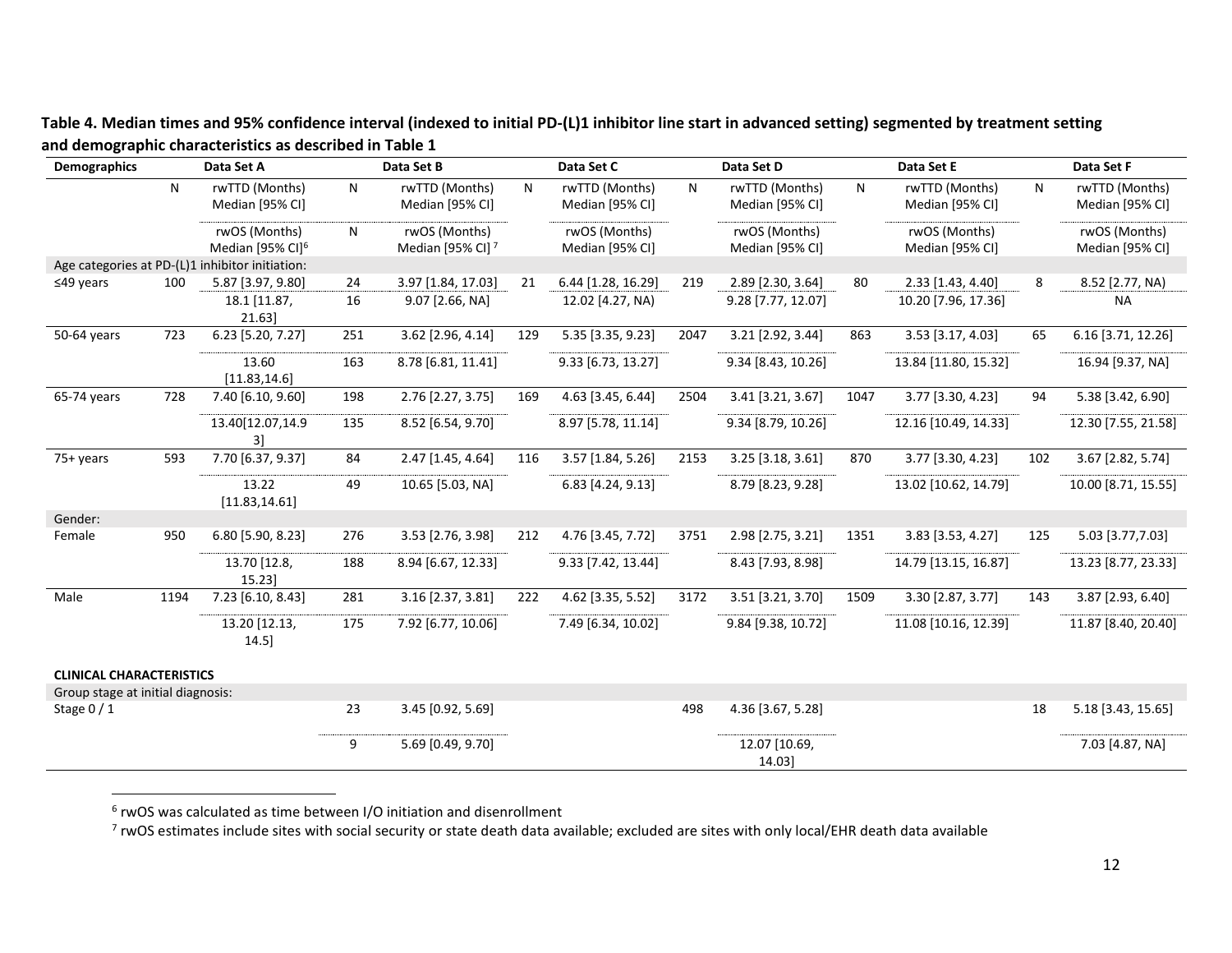| Stage II                                                    | 22  | 3.68 [1.41, 6.38]  |     |                    | 426  | 3.90 [3.28, 4.95]      |      |                      | 17  | 4.10 [2.80, NA]     |
|-------------------------------------------------------------|-----|--------------------|-----|--------------------|------|------------------------|------|----------------------|-----|---------------------|
|                                                             | 13  | 6.38 [1.48, NA]    |     |                    |      | 11.84 [10.59,          |      |                      |     | 13.90 [4.03, NA]    |
|                                                             |     |                    |     |                    |      | 13.28]                 |      |                      |     |                     |
| Stage III                                                   | 88  | 4.14 [2.76, 3.88]  | 39  | 4.43 [1.38, 10.35] | 1494 | 3.67 [3.44, 4.13]      |      |                      | 63  | 5.73 [2.90, 9.67]   |
|                                                             | 62  | 9.60 [6.67, NA]    |     | 8.97 [2.73, 13.44] |      | 9.84 [9.18, 10.79]     |      |                      |     | 14.87 [9.37, 22.10] |
| Stage IV                                                    | 248 | 3.35 [2.76, 3.88]  | 396 | 4.70 [3.68, 5.52]  | 4334 | 2.89 [2.75, 3.18]      |      |                      | 161 | 4.32 [3.19, 6.47]   |
|                                                             | 187 | 8.77 [6.77, 10.85] |     | 8.67 [6.83, 10.02] |      | 8.26 [7.80, 8.79]      |      |                      |     | 12.10 [8.30, 20.73] |
| Unknown                                                     | 176 | 5.79 [1.87, 3.85]  |     |                    |      |                        |      |                      | 10  | 8.83 [3.74, NA]     |
|                                                             | 92  | 7.92 [6.15, 10.55] |     |                    |      |                        |      |                      |     | <b>NA</b>           |
| Histology:                                                  |     |                    |     |                    |      |                        |      |                      |     |                     |
| Non-squamous<br>cell carcinoma                              | 370 | 3.16 [2.53, 3.75]  | 320 | 4.76 [3.81, 5.81]  | 4678 | 3.34 [3.21, 3.51]      | 1981 | 3.60 [3.30, 3.90]    | 194 | 4.15 [3.23, 5.97]   |
|                                                             | 240 | 9.69 [7.56, 12.33] |     | 8.67 [6.7, 10.18]  |      | 9.61 [9.11, 10.30]     |      | 14.14 [12.69, 15.81] |     | 11.87 [8.77, 21.80] |
| Squamous cell                                               | 147 | 3.25 [2.47, 4.01]  | 73  | 4.14 [1.68, 7.33]  | 1983 | 3.21 [2.98, 3.54]      | 659  | 3.77 [3.30, 4.30]    | 61  | 7.55 [3.67, 12.97]  |
| carcinoma                                                   | 93  | 6.80 [4.87, 8.78]  |     | 8.38 [4.8, 12.06]  |      | 8.66 [7.84, 9.25]      |      | 10.36 [9.24, 11.77]  |     | 13.90 [8.57, NA]    |
| <b>NSCLC</b>                                                | 40  | 3.88 [1.94, 5.10]  | 42  | 3.80 [2.07, 9.13]  |      |                        | 220  | 3.57 [2.83, 5.17]    | 10  | 5.07 [2.29, NA]     |
| histology not                                               | 30  | 10.26 [5.13,       |     | 7.92 [3.58, 17.15] |      |                        |      | 11.84 [7.89, 16.08]  |     | 20.40 [6.13, NA]    |
| otherwise                                                   |     | 13.32]             |     |                    |      |                        |      |                      |     |                     |
| specified (NOS)                                             |     |                    |     |                    |      |                        |      |                      |     |                     |
| Smoking status:                                             |     |                    |     |                    |      |                        |      |                      |     |                     |
| History of                                                  |     |                    | 340 | 4.53 [3.45, 5.35]  | 6185 | 3.28 [3.21, 3.48]      | 448  | 5.17 [3.90, 6.53]    | 182 | 4.27 [3.43, 6.19]   |
| smoking                                                     |     |                    |     | 8.67 [6.7, 10.18]  |      | 9.21 [8.85. 9.64]      |      | 19.17 [14.30, 24.46] |     | 11.43 [8.40, 20.73] |
| No history of                                               |     |                    | 94  | 5.52 [3.22, 9.20]  | 716  | 2.75 [2.49, 3.11]      | 38   | 3.30 [2.37, 9.07]    | 28  | 6.08 [3.23, 8.71]   |
| smoking                                                     |     |                    |     | 8.34 [6.04, 12.88] |      | 8.69 [8.03, 9.77]      |      | 14.50 [4.57, NA]     |     | 12.10 [8.71, NA]    |
| Unknown/Not                                                 |     |                    |     |                    |      |                        | 2374 | 3.53 [3.30, 3.77]    | 59  | 5.97 [2.77, 10.00]  |
| documented                                                  |     |                    |     |                    |      |                        |      | 12.00 [10.82, 13.08] |     | 13.21 [9.37, NA]    |
|                                                             |     |                    |     |                    |      |                        |      |                      |     |                     |
| PD-L1 expression status (among those tested):               |     |                    |     |                    |      |                        |      |                      |     |                     |
| PD-L1 positive                                              |     |                    |     |                    | 512  | 4.10 [3.38, 4.82]      | 45   | 5.63 [2.83, 18.23]   | 65  | 3.68 [2.82, 5.97]   |
|                                                             |     |                    |     |                    |      | 10.79 [9.05,<br>13.28] |      | <b>NA</b>            |     | 9.63 [7.55, NA]     |
| PD-L1                                                       |     |                    |     |                    | 690  | 2.75 [2.49, 3.11]      | 45   | 9.63 [NA]            | 29  | 6.32 [4.19, NA]     |
| negative/not                                                |     |                    |     |                    |      | 8.69 [7.48, 9.84]      |      | <b>NA</b>            |     | 20.80 [11.43, NA]   |
| detected                                                    |     |                    |     |                    |      |                        |      |                      |     |                     |
|                                                             |     |                    |     |                    |      |                        |      |                      |     |                     |
| Line number of first PD-(L)1 inhibitor in advanced setting: |     |                    |     |                    |      |                        |      |                      |     |                     |
| $\mathbf{1}$<br>592<br>9.10 [7.97, 12.40]                   |     |                    | 80  | 5.26 [2.63, 6.64]  | 2074 | 3.90 [3.67, 4.23]      | 777  | 5.90 [4.93, 6.80]    | 77  | 5.03 [3.67, 8.83]   |
| 19.83 [17.23,                                               |     |                    |     | 9.17 [5.68, 17.05] |      | 10.36 [9.48,           |      | 20.78 [14.79, 25.12] |     | 15.87 [9.87, NA]    |
| 22.23]                                                      |     |                    |     |                    |      | 11.18]                 |      |                      |     |                     |
|                                                             |     |                    |     |                    |      |                        |      |                      |     |                     |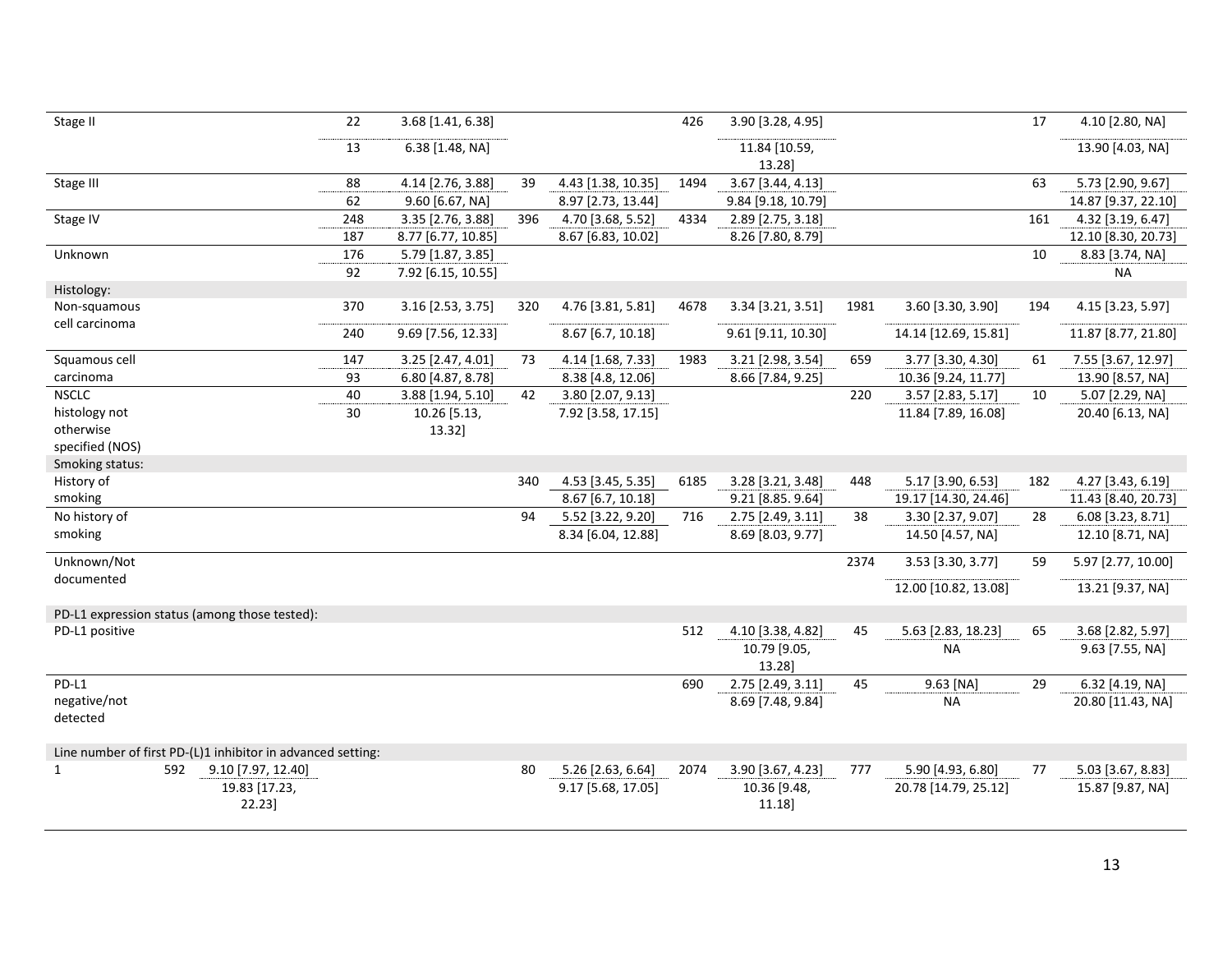|      | 1174 | 6.57 [6.03, 7.50]     | 205 | 4.53 [3.22, 5.81]    | 3357 | 3.21 [2.82, 3.21]  | 1414 | $3.00$ [2.83, 3.30] | 87 | 4.81 [2.74, 7.00]   |
|------|------|-----------------------|-----|----------------------|------|--------------------|------|---------------------|----|---------------------|
|      |      | 11.7 [10.97,<br>12.83 |     | 7.75 [5.75, 10.28]   |      | 8.66 [8.13, 9.15]  |      | 10.68 [9.83, 11.93] |    | 9.07 [7.39, 20.40]  |
|      | 304  | $4.47$ [3.8, 6.1]     | 85  | 4.63 [2.30, 8.05]    | 1011 | 2.98 [2.75, 3.44]  | 448  | 3.53 [3.00, 4.23]   | 51 | 5.67 [3.43, 8.71]   |
|      |      | 12.8 [10.7, 14.67]    |     | $9.33$ [6.04, 12.02] |      | 9.02 [7.80, 9.97]  |      | 10.72 [9.04, 13.87] |    | 15.29 [9.63, NA]    |
| $4+$ | 74   | 3.83 [2.83, 5.47]     | 65  | 4.76 [3.94, 11.10]   | 481  | 2.59 [2.30, 3.18]  | 221  | $3.30$ [2.60, 4.23] | 54 | $3.47$ [2.77, 7.16] |
|      |      | 14.2 [10.1, 17.17]    |     | 8.67 [5.26, 13.27]   |      | 8.52 [6.89, 10.46] |      | 12.00 [8.25, 15.58] |    | 10.43 [6.90, 21.80] |

### **Table 5. Correlation between real-world overall survival and real-world extracted endpoints using Spearman's rank correlation coefficient**

| Data Set   | Comparison     | N    | Correlation (95% CI) |
|------------|----------------|------|----------------------|
| Data Set A | rwOS vs rwTTNT | 83   | 0.36                 |
|            | rwOS vs rwTTD  | 254  | 0.63                 |
| Data Set B | rwOS vs rwTTNT |      |                      |
|            | rwOS vs rwTTD  | 225  | $0.62$ (0.54, 0.69)  |
| Data Set C | rwOS vs rwTTNT | 96   | 0.70(0.58, 0.79)     |
|            | rwOS vs rwTTD  | 295  | 0.89(0.86, 0.91)     |
| Data Set D | rwOS vs rwTTNT | 1203 | 0.61(0.57, 0.64)     |
|            | rwOS vs rwTTD  | 4337 | 0.80(0.79, 0.81)     |
|            | rwOS vs rwPFS  | 4337 | 0.75(0.74, 0.76)     |
|            | rwOS vs rwTTP  | 2286 | 0.60(0.57, 0.63)     |
| Data Set E | rwOS vs rwTTNT | 358  | $0.62$ (0.54, 0.68)  |
|            | rwOS vs rwTTD  | 1456 | 0.77(0.75, 0.79)     |
| Data Set F | rwOS vs rwTTNT | 39   | 0.46(0.33, 0.81)     |
|            | rwOS vs rwTTD  | 142  | 0.80(0.66, 0.85)     |
|            | rwOS vs rwPFS  | 142  | 0.84(0.62, 0.86)     |
|            | rwOS vs rwTTP  | 55   | 0.56(0.21, 0.71)     |
|            |                |      |                      |

*The correlation analysis is restricted to patients with a death date and documented event as described in the definitions and algorithms*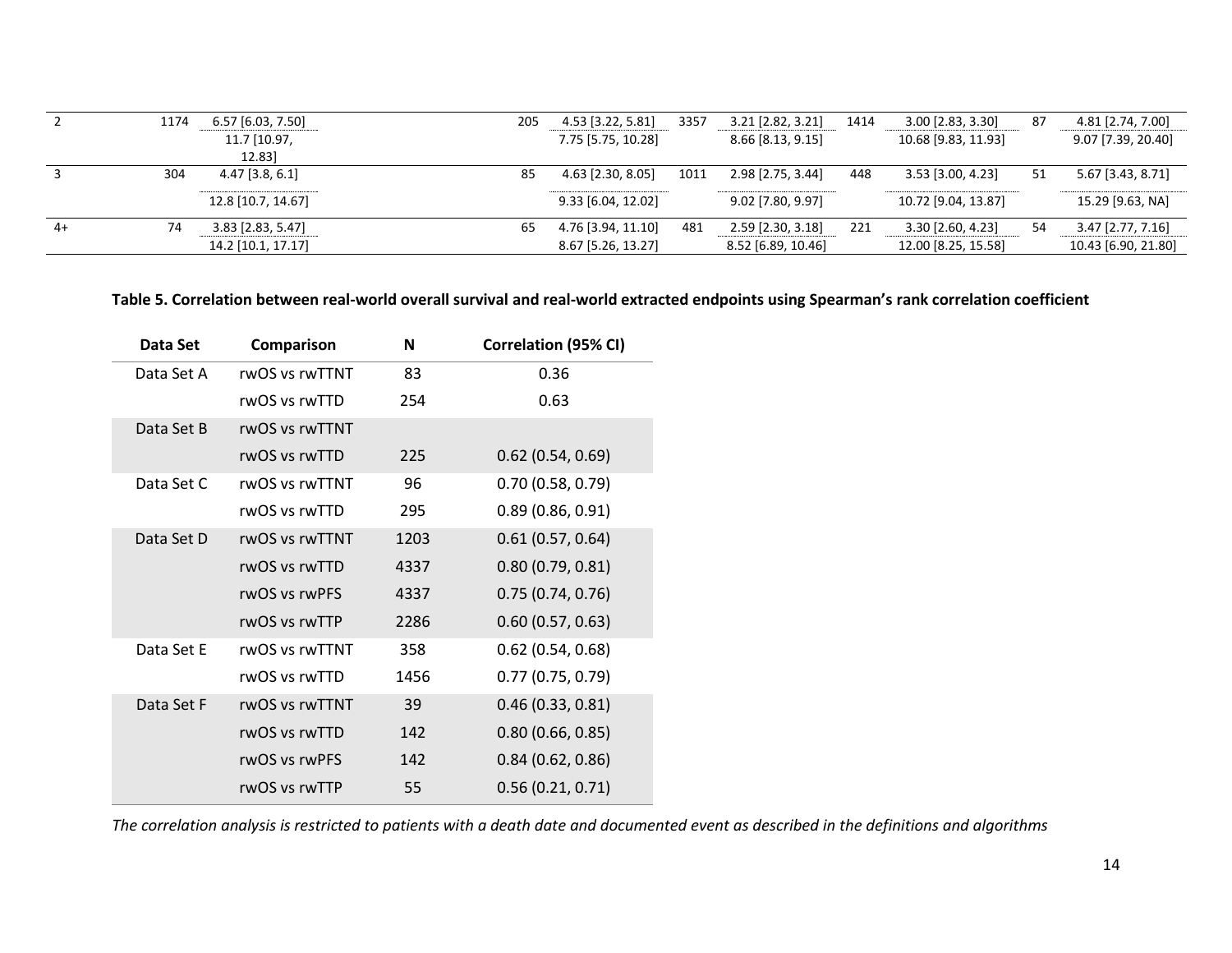### **Conclusions from Pilot Project Study**

- 1. There is a high level of shared characteristics among the varying data sets despite varying sample sizes, data capture processes, and data sources demonstrating the feasibility of identifying aNSCLC patients treated with immune checkpoint inhibitors from diverse RWD sources.
- 2. The pilot project demonstrated that several extractable endpoints from EHR and claims data correlate with OS. Further validation is required to determine whether these endpoints are reliable surrogates for OS outside of a traditional clinical trial and whether they can support regulatory and payer decision-making.
- 3. Survival among patients as assessed through EHR and claims data fall within the range of median OS values observed in several immune checkpoint inhibitor trials.<sup>8</sup>
- 4. Assessment of extracted endpoints from EHR and claims data demonstrate that efficacy of immune checkpoint inhibitors is relatively consistent across a variety of patient characteristics, such as age and sex.

### **Assumptions and Limitations of Pilot Project Data Sets**

- Ability to collect reliable data will vary across data providers
- Approaches to analysis may vary even when using a common protocol; A careful review and collaboration is needed to align on a consistent and reliable approach
- Verified diagnosis and diagnosis date, clinical stage and cell type, planned chemotherapy regimen (dose and schedule) and other clinical and socioeconomic factors cannot always be determined from the available EHR and claims data
- Verifying and determining date of death may also prove challenging. Although discharge status and some diagnosis codes may be a source of mortality information, but some data partners rely on linkage to the public SSA death master file (DMF). The public DMF has been shown to under identify  $deaths<sup>9</sup>$
- For claims-based data, some patients with advanced disease may enroll in clinical trials and some or all the care received in a clinical trial setting may not generate insurance claims, thus, data for these patients may not be fully captured or captured at all
- Approaches to the analyses may vary even when using a common protocol and careful review and collaboration is needed to align on a consistent and reliable approach
- Some biomarkers may not routinely be assessed in the real-world setting, but more would have been included in this analysis if a chart review had been conducted or the use of natural language processing (NLP)
- Provider data (EHR) may not identify all chemotherapy as patients may seek care inside and outside a provider group that contributes to the EHR data (e.g., chemotherapy at an academic center then move to a community setting). This may or may not be a source of missing information in the advance NSCLC setting

l

<sup>8</sup> Huang G, Sun X, Liu D, et al. The efficacy and safety of anti-PD-1/PD-L1 antibody therapy versus docetaxel for pretreated advanced NSCLC: a meta-analysis. Oncotarget, 4239-4248

<sup>9</sup> Jones B, V. D. (2015, March). Measuring Mortality Information in Clinical Data Warehouses. AMIA Jt Summits Transl Sci Proc, 450-5